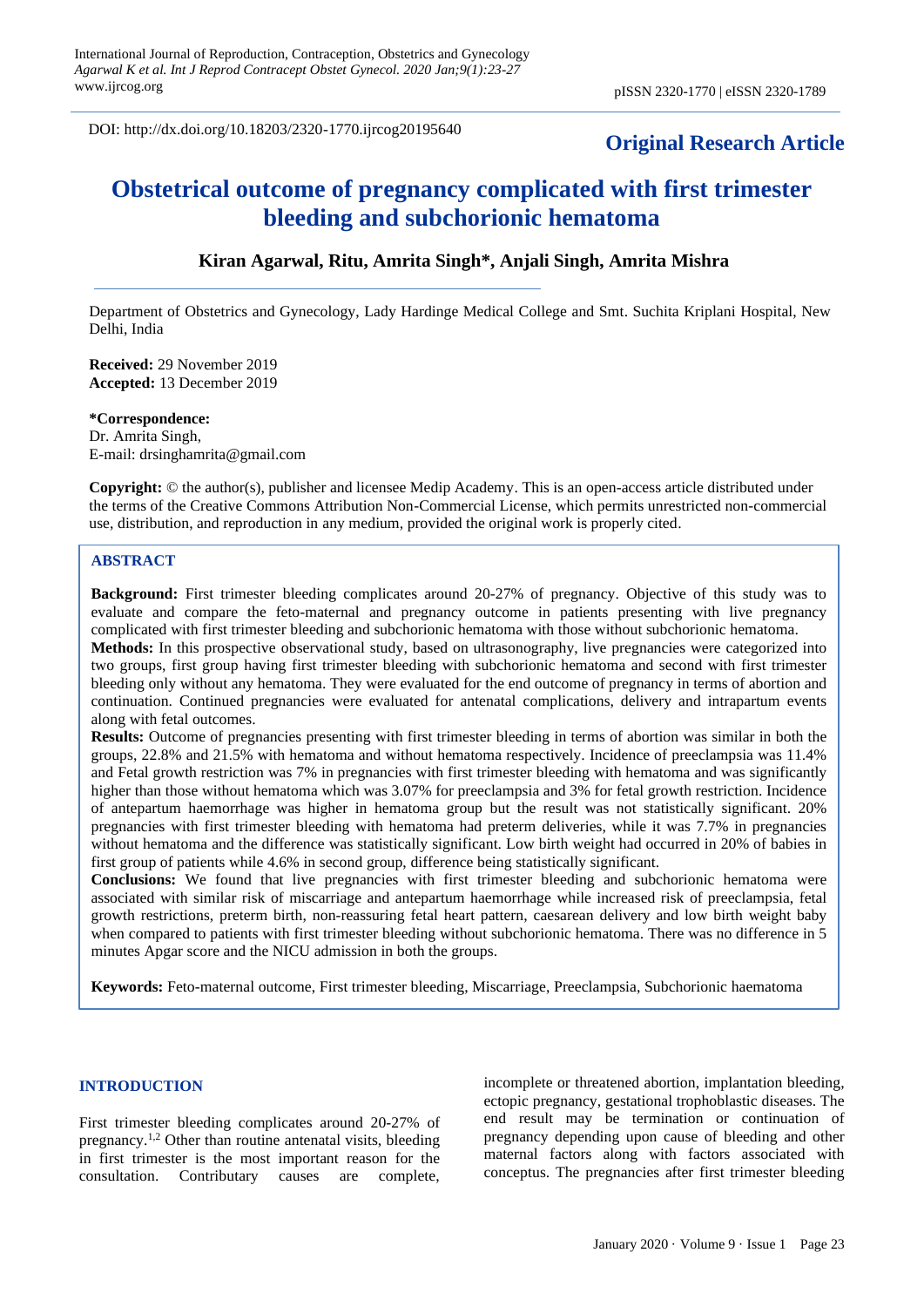may also progress to the period of viability and beyond. The ultrasound finding in patients with first trimester bleeding may show presence of subchorionic or retroplacental hematoma. Early a subchorionic hematoma is detected in pregnancy, higher is the rate of subsequent pregnancy failure.<sup>3</sup> In literature, the incidence of first trimester intrauterine hematoma range from 1.3% to  $40\%$  4-7

Presence of first trimester bleeding alone or with subchorionic hematoma increases the risk of abortion in the first 20 weeks of gestation and adverse maternal and perinatal outcomes in pregnancy continued beyond period of viability. Increased incidence of preeclampsia, antepartum hemorrhage, fetal growth restriction, and preterm delivery has been shown in studies.4,6,8,9 However Some studies have reported that women with Intrauterine hematoma were not at a higher risk of adverse pregnancy outcomes than those without Intrauterine hematoma.<sup>10,11</sup>

This research aimed to study pregnancy outcomes including maternal and perinatal outcomes in both the group of patients of first trimester bleeding with Subchorionic hematoma and first trimester bleeding without hematoma and to compare the results.

# **METHODS**

This study was a prospective observational study conducted in the department of obstetrics and gynaecology, Lady Hardinge Medical College and Hospitals, New Delhi from November 2012 to March 2014. During this time duration patients coming with complains of first trimester bleeding were subjected to detailed ultrasound for live pregnancy or retained product of conception and for the presence of subchorionic hematoma. 163 patients presenting with first trimester bleeding were investigated for the study and were subjected for ultrasonography. 46 patients with USG showing non-viable pregnancy or retained product of conception were excluded from study. 117 patients with ultrasonologically confirmed live pregnancy at the time of presentation with first trimester bleeding were included in the study. On the basis of presence of either pre-existing diseases like hypertension, diabetes, chronic diseases, multiple pregnancy or history of recurrent pregnancy loss and bad obstetric history, 11 patients were excluded from study to obviate any influence on study outcome. 6 patients were lost to follow up and were excluded. Outcomes were studied in 100 patients. Of 100 patients studied, who presented with first trimester bleeding 35 had subchorionic hematoma and in 65 patients no such lesion was detected on ultrasound. These patients were followed up according to regular antenatal protocol. Outcomes measures for study were in terms of abortion at or before 20 weeks of gestational age, antenatal complications like preeclampsia, antepartum hemorrhage, fetal growth restriction, preterm birth, mode of delivery, intrapartum and postpartum complication and fetal outcomes.

# *Statistical analysis*

Statistical analysis was done by SPSS 17 program. Continuous variable was presented as mean±SD and categorical variables were presented by absolute number and percentage. Chi-square or fisher's exact test was used for assessment. p-value less than 0.05 was considered statistically significant. In addition, the relative risk of adverse perinatal outcomes and the 95% confidence intervals were calculated.

# **RESULTS**

# *Demographic distribution*

Demographic details such as maternal age, race, ethnicity, body mass index and prior obstetric history in both hematoma and non-hematoma group were studied and showed similar characteristics in both the groups. Mean period of gestation (n=100) at the time of presentation as bleeding was 9.13±1.9 weeks. Mean age of patients  $(n=100)$  was  $25\pm 2.84$  years with mean of parity 1.15±0.8.

# *End outcome of pregnancy*

Of 35 patients presenting with first trimester bleeding who had subchorionic hematoma 22.8% aborted and 77.1% continued pregnancy beyond 20 weeks. In patients with only first trimester bleeding and no hematoma, 21.5% aborted and 78.4% continued with pregnancy beyond 20 weeks. This showed similar adverse outcome of first trimester bleeding in both groups with or without hematoma in terms of abortion.

#### **Table 1: End outcome of pregnancy.**

| <b>Presentation</b>                                   | <b>Abortion</b> | <b>Continuation</b>   |
|-------------------------------------------------------|-----------------|-----------------------|
| First trimester bleeding<br>with hematoma $(n = 35)$  | 8 (22.8%)       | $27(77.1\%)$          |
| First trimester bleeding<br>without hematoma $(n=65)$ |                 | 14 (21.5%) 51 (78.4%) |
| Total $(n = 100)$                                     | 22(22%)         | 78 (78%)              |
| $_{\rm p}$ yolue – 0.870                              |                 |                       |

 $p$ -value = 0.879.

#### *Antenatal complications of pregnancy*

In all continued pregnancies antenatal complication like preeclampsia, antepartum haemorrhage and fetal growth restriction were studied. This study showed the incidence of preeclampsia was much higher 11.4% in pregnancies with first trimester bleeding with hematoma than in pregnancies with first trimester bleeding only by, that was 3.07%. The result was statistically significant. Although the incidence of antepartum haemorrhage was higher 2.8% in first trimester bleeding with hematoma group than in pregnancies without hematoma 1.5%, the result was not statistically significant. Occurrence of fetal growth restriction was analysed and it was found that 20% of pregnancies with first trimester bleeding with hematoma had fetal growth restriction as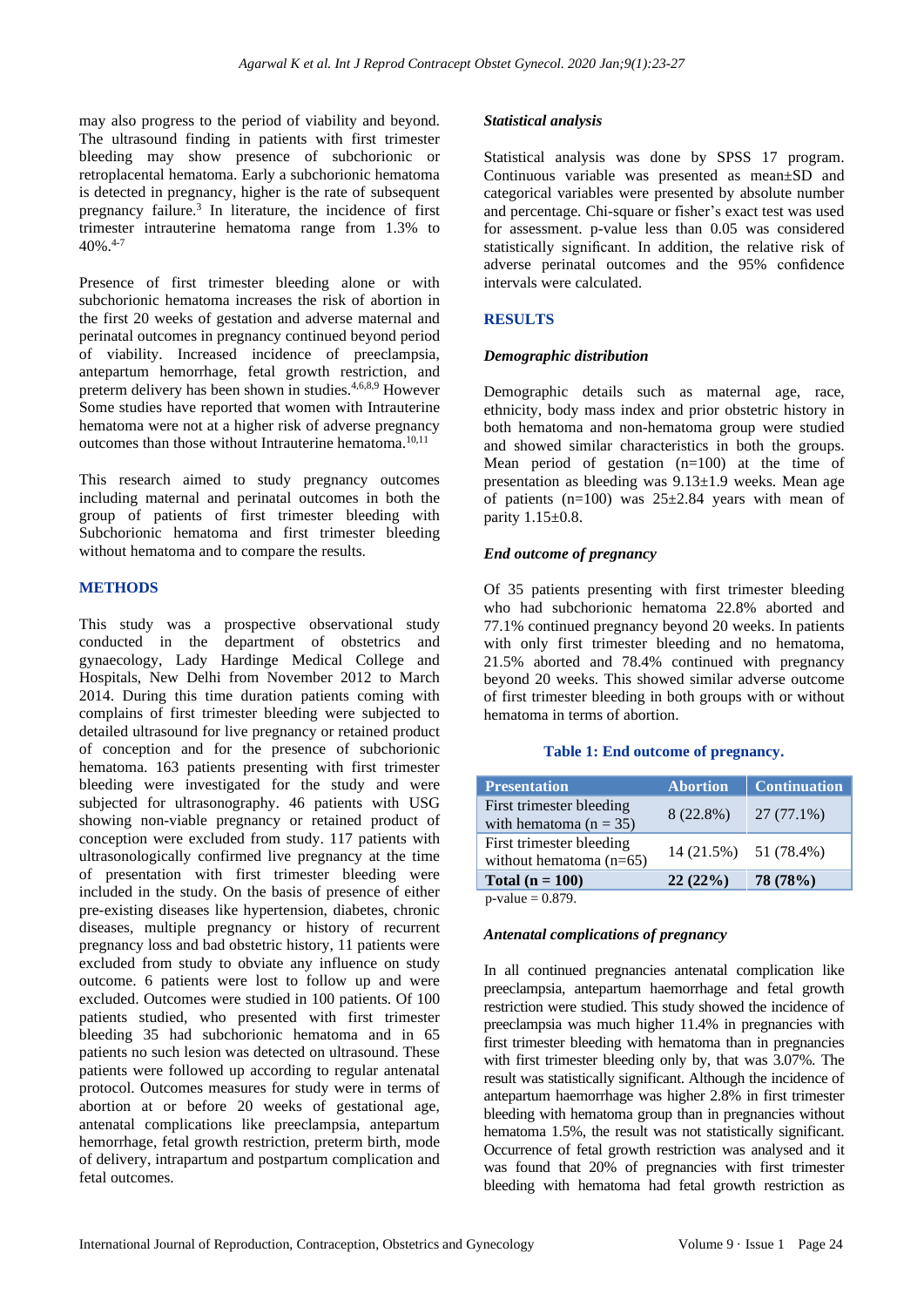compared to 4.65% in those without hematoma. This was statistically significant.

|                                  | <b>Incidence</b>                                                 |                                                                     |                                   |                        |                |
|----------------------------------|------------------------------------------------------------------|---------------------------------------------------------------------|-----------------------------------|------------------------|----------------|
| <b>Antenatal</b><br>complication | <b>First trimester</b><br>bleeding with<br>hematoma ( $n = 35$ ) | <b>First trimester</b><br>bleeding without<br>hematoma ( $n = 65$ ) | <b>Total cases</b><br>$(n = 100)$ | Odd ratio (95% CI)     | p-value        |
| Preeclampsia                     | $4(11.4\%)$                                                      | $2(3.07\%)$                                                         | 6(6%)                             | $5.25(0.962 - 28.63)$  | ${}_{< 0.001}$ |
| Antepartun<br>haemorrhage        | $1(2.8\%)$                                                       | $1(1.5\%)$                                                          | 2(2%)                             | $1.88(0.11-31.04)$     | 0.527          |
| <b>FGR</b>                       | 7(20%)                                                           | $3(4.6\%)$                                                          | $10(10\%)$                        | $5.167(1.244 - 21.46)$ | < 0.001        |

# **Table 2: Antenatal complications of pregnancy.**

# **Table 3: Delivery and intrapartum outcomes.**

| <b>Incidence</b>                           |                                                                  |                                                                     |                                   |                    |         |
|--------------------------------------------|------------------------------------------------------------------|---------------------------------------------------------------------|-----------------------------------|--------------------|---------|
| <b>Intrapartum</b><br>outcome              | <b>First trimester</b><br>bleeding with<br>hematoma ( $n = 35$ ) | <b>First trimester</b><br>bleeding without<br>hematoma ( $n = 65$ ) | <b>Total cases</b><br>$(n = 100)$ | Odd ratio (95% CI) | p-value |
| Preterm delivery                           | 7(20%)                                                           | 5(7.7%)                                                             | 12 (12%)                          | $3(0.87-10.28)$    | .007    |
| Non-reassuring fetal<br>heart rate pattern | $5(14.2\%)$                                                      | $3(4.6\%)$                                                          | 8(8%)                             | $3.44(0.77-15.37)$ | 0.007   |
| Vaginal delivery                           | 15 (42.8%)                                                       | 43 (66.2%)                                                          | 58 (58%)                          | $0.38(0.16-0.89)$  | < 0.024 |
| Instrumental<br>vaginal delivery           | $1(2.8\%)$                                                       | $1(1.5\%)$                                                          | $2(2\%)$                          | $1.88(0.11-31.04)$ | 0.527   |
| Caesarean delivery                         | $4(11.4\%)$                                                      | 2(3%)                                                               | 6(6%)                             | $4.06(0.70-23.41)$ | 0.004   |

#### **Table 4: Fetal outcomes.**

|                                | <b>Incidence</b>                                                 |                                                                     |                                   |                        |         |
|--------------------------------|------------------------------------------------------------------|---------------------------------------------------------------------|-----------------------------------|------------------------|---------|
| <b>Fetal outcome</b>           | <b>First trimester</b><br>bleeding with<br>hematoma ( $n = 35$ ) | <b>First trimester</b><br>bleeding without<br>hematoma ( $n = 65$ ) | <b>Total cases</b><br>$(n = 100)$ | Odd ratio (95% CI)     | p-value |
| Birth weight < 2.5 kg $7(20%)$ |                                                                  | $3(4.6\%)$                                                          | $10(10\%)$                        | $5.167(1.244 - 21.46)$ | < 0.001 |
| Birth asphyxia                 | $3(8.6\%)$                                                       | $1(1.5\%)$                                                          | 4(4%)                             | $6.0(0.6-60.00)$       | < 0.007 |
| NICU admission                 | $1(2.8\%)$                                                       | $1(1.5\%)$                                                          | $2(2\%)$                          | $1.88(0.11-31.04)$     | 0.527   |

# *Delivery and intrapartum outcomes*

Delivery events and intrapartum outcomes were studied like preterm or term delivery, mode of delivery, Intrapartum fetal distress and asphyxia. 20% pregnancies with First trimester bleeding with hematoma had preterm deliveries. Preterm delivery was only 7.7% in pregnancies with first trimester bleeding without hematoma and the difference was statistically significant. In patients with first trimester bleeding with hematoma 42.8% had normal vaginal delivery, 2.8% had instrumental vaginal delivery and 11.4% underwent caesarean delivery. Whereas in those without hematoma 43% had normal vaginal delivery, 1.5% had instrumental vaginal delivery and 3% underwent caesarean delivery. Significantly higher caesarean delivery occurred in patients with first trimester bleeding with hematoma than in patients with first trimester bleeding without hematoma and the contributory causes were increased antenatal complications in hematoma group.

# *Fetal outcomes*

In both groups of pregnancy continuation after first trimester bleeding with hematoma or without hematoma fetal outcomes were studied. Average birth weight in patients with pregnancy continuation after first trimester bleeding with hematoma was 2.6±0.24 kg and in group of patients with first trimester bleeding and no hematoma was 2.77±0.21 kg. Statistically significant number of babies born with Birth weight less than 2.5 kg, low birth weight were seen in the group of patients with first trimester bleeding with hematoma which was 20% than in those without hematoma which was 4.6%. Incidence of birth asphyxia was higher in babies born to the patients with First trimester bleeding with hematoma than in other group of patients with first trimester bleeding with no hematoma, which was noted as 8.6% and 1.5% respectively. However, there was no significant difference in 5 minutes Apgar score and the NICU admission in the babies of either group.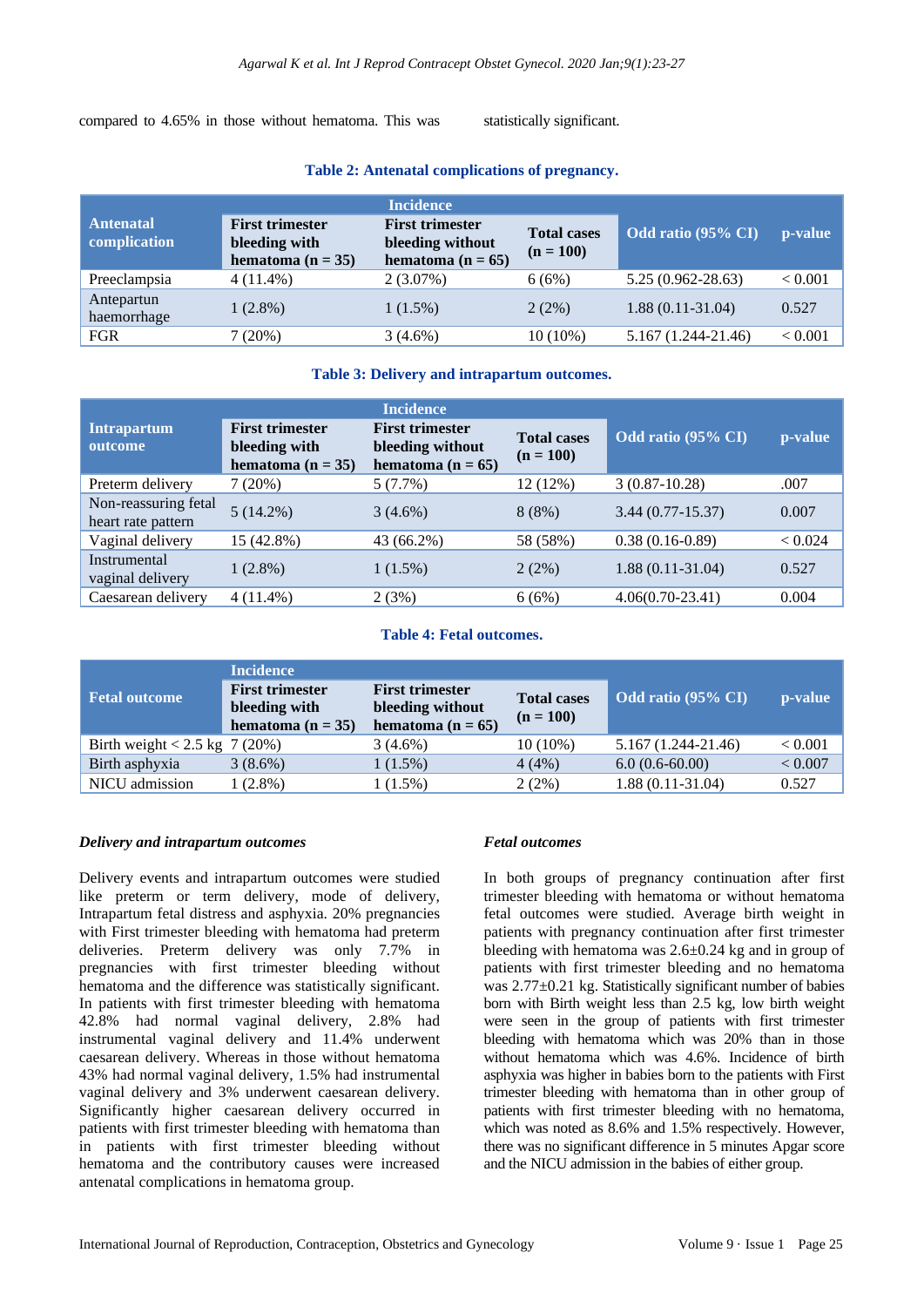# **DISCUSSION**

First trimester bleeding itself increases the risk of adverse outcome of pregnancy. In this study we studied the live pregnancies presenting with first trimester bleeding which were further evaluated by ultrasonography in regard to presence or absence of subchorionic hematoma and categorized into two groups, first trimester bleeding with hematoma and first trimester bleeding without hematoma. We evaluated whether presence of subchorionic hematoma in patients with first trimester bleeding was associated with adverse pregnancy outcome in terms of risk of abortion, antenatal complications like preeclampsia, antepartum haemorrhage, fetal growth restriction, intrapartum outcome like preterm birth, caesarean delivery, non-reassuring fetal heart rate pattern and neonatal outcomes.

In this study the mean gestational age of presentation of first trimester bleeding in this study was found to be at 91/7 week of gestational age. The occurrence of bleeding at this particular time was supported in the study done by Jauniaux E et al.<sup>12</sup> In their study Jauniaux E et al reviewed the contribution of ultrasound imaging for understanding of the mechanisms leading to miscarriage in humans and demonstrated that the maternal circulation inside the placenta starts at the periphery at around 9 weeks of gestation and that this is associated with a physiological oxidative stress which could be the trigger for the formation of the placental membranes. Abnormal development of these membranes can result in subchorionic haemorrhage and threatened miscarriage with subsequent long-term consequences such as preterm rupture of the membranes and preterm labour, irrespective of the finding of a hematoma on ultrasound. This particularly happens at 9 weeks of gestational age.

In our study 22.8% in patients with first trimester bleeding with hematoma aborted as compared to 21.5% in those without hematoma. In the study done by Heller et al, a total of 434 first-trimester live singleton pregnancies between 6 and 11 weeks' gestational age with SCH were studied and the overall rate of first-trimester pregnancy failure was found to be 12.0% in the patients with subchorionic hematoma.<sup>3</sup> Irina O. Bushtyrev et al studied 194 pregnant women of 6 to 12 weeks gestational age with viable embryo by 115 women with SCH (Group 1) and 79 apparently healthy pregnant women (Group 2). They reported the risk of pregnancy loss during 6 to 12 weeks gestational age to be 23% in Group 1 as compared to 5% of Group 2 ( $P \le 0.05$ ) and during terms of 13 to 22 weeks it was observed in 2.6% patients.<sup>13</sup> Emre Y et al in their retrospective cohort study assessed the effects of ultrasonographically detected subchorionic hematomas on pregnancy outcomes in patients with vaginal bleeding within the first half of pregnancy. They concluded that 29.5% pregnancies with subchorionic hematoma had miscarriage while that was 12.6% in pregnancies without subchorionic hematoma and the result was statistically significant ( $P =$ 0.010). The gestational age at miscarriage and the duration between first vaginal bleeding and miscarriage were similar between the groups.<sup>14</sup> Peixoto et al in their retrospective cohort study found the incidence of intrauterine hematoma to be 4.5% (35 of 783 pregnancies) and also observed a higher proportion (28.6%) of miscarriage in pregnancy with intrauterine hematoma than those without intrauterine hematoma (10%).<sup>15</sup>

We found that first trimester bleeding with presence of subchorionic hematoma was associated with increased risk of preeclampsia, fetal growth restrictions, preterm birth, non-reassuring fetal heart rate pattern, caesarean delivery and low birth weight baby when compared to patients with first trimester bleeding without hematoma. This higher risk of antenatal complications and preterm birth the pregnancy with first trimester bleeding along with hematoma was reflected as occurrence of nonreassuring fetal heart rate pattern, increased rate of caesarean delivery and low birth weight, however there was no significant difference in 5 minutes Apgar score and the NICU admission, in the babies of either group.

In a systematic review and meta-analysis done by Tuuli et al. subchorionic hematoma was found to be associated with an increased risk of miscarriage (from 8.9% to 17.6%), stillbirth (from 0.9% to 1.9%,), abruptio placentae (from 0.7% to 3.6%), preterm birth (from 10.1% to 13.6%), and premature rupture of membranes (from 2.3% to 3.8%) but not for small gestational age (OR 1.69, 95% CI 0.89-3.19) and preeclampsia (OR 1.47, 95% CI 0.37-5.89).<sup>16</sup> Nagy et al, did a prospective study to compare perinatal outcomes in 187 pregnant women with intrauterine hematomas and 6488 controls in whom hematomas were not detected at first-trimester ultrasonographic examination and found an increased risk of pregnancy induced hypertension (RR2.1; CI1.5, 2.9) and preeclampsia (RR 4.0; CI 2.4, 6.7), abruption (RR 5.6; CI 2.8, 11.1), preterm delivery (RR2.3; CI1.6, 3.2), fetal growth restriction (RR2.4; CI1.4, 4.1) in hematoma group.<sup>4</sup>

Another systematic review done by Saraswat et al, reported the association of first trimester bleeding and adverse maternal and perinatal. It was found that Women with threatened miscarriage had a significantly higher incidence of antepartum haemorrhage due to placenta previa or antepartum haemorrhage of unknown origin when compared with those without first-trimester bleeding. They were more likely to experience preterm premature rupture of membrane, preterm delivery and to have babies with intrauterine growth restriction. Firsttrimester bleeding was associated with significantly higher rates of perinatal mortality and low-birthweight babies.<sup>17</sup> However in the study done by Pexioto et al, they reported no significant difference in regards to the prevalence of low birth weight (LBW; p=0.091), very LBW ( $p=0.370$ ), or extremely LBW ( $p=0.600$ ) between cases with intrauterine hematoma and without intrauterine hematoma, the caesarean section rate (68% versus 81%, p=0.130), preterm delivery (16% versus 16%, p>0.999), or the incidence of first-trimester vaginal bleeding (31% versus 20%, p=0.130).